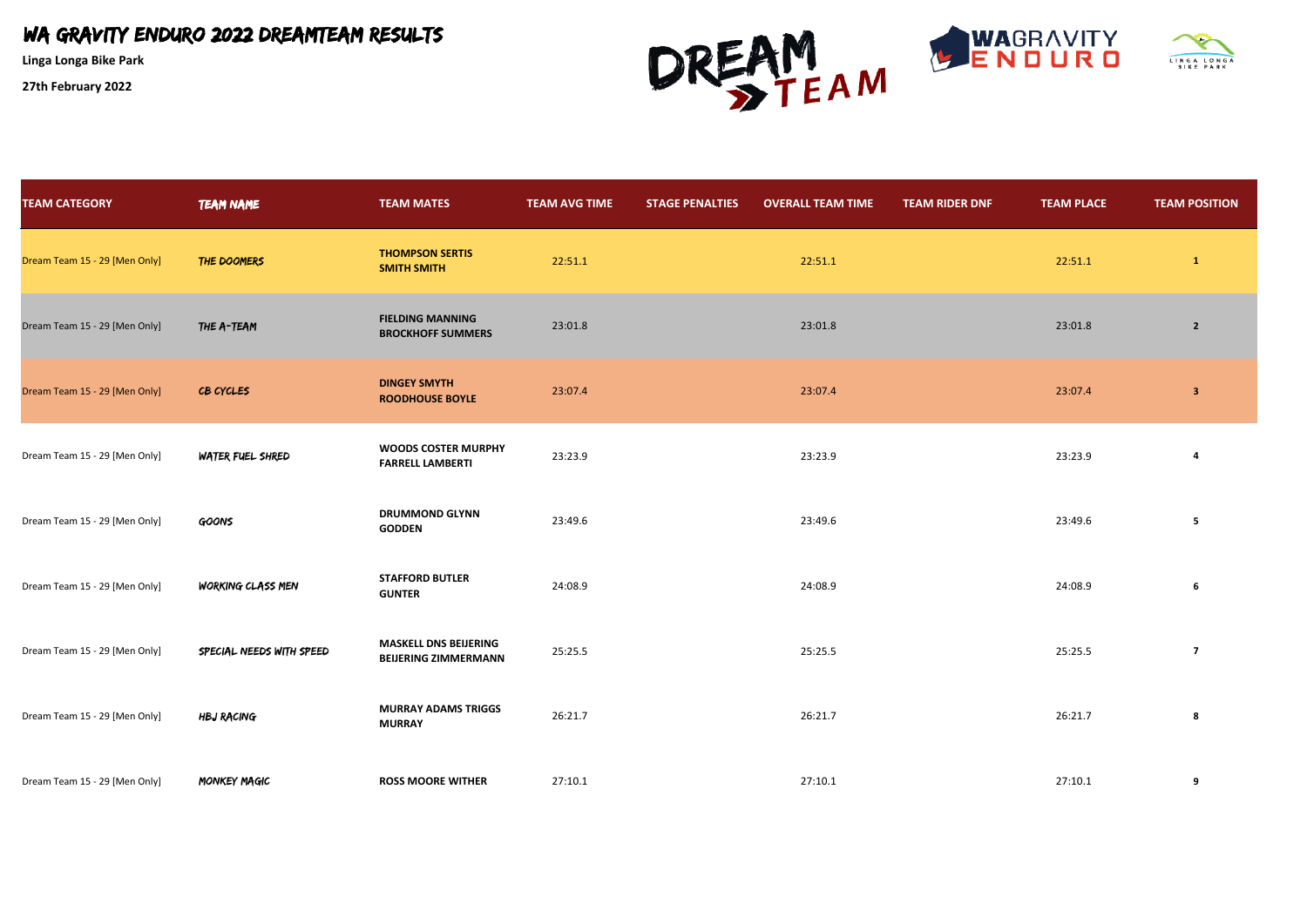**Linga Longa Bike Park**



| <b>TEAM CATEGORY</b>           | <b>TEAM NAME</b>                                 | <b>TEAM MATES</b>                                                            | <b>TEAM AVG TIME</b> | <b>STAGE PENALTIES</b> | <b>OVERALL TEAM TIME</b> | <b>TEAM RIDER DNF</b> | <b>TEAM PLACE</b> | <b>TEAM POSITION</b>    |
|--------------------------------|--------------------------------------------------|------------------------------------------------------------------------------|----------------------|------------------------|--------------------------|-----------------------|-------------------|-------------------------|
| Dream Team 15 - 29 [Men Only]  | BYFORD BILLYGOATS                                | <b>BROWN FITZPATRICK</b><br><b>BROWN LANE BAIRD</b>                          | 27:33.1              |                        | 27:33.1                  |                       | 27:33.1           | 10                      |
| Dream Team 15 - 29 [Men Only]  | FEDEX AND CO                                     | <b>HAWKINS RODWELL</b><br><b>SHILKIN RODWELL</b>                             | 29:44.5              |                        | 29:44.5                  |                       | 29:44.5           | 11                      |
| Dream Team 15 - 29 [Men Only]  | DECSENDERS                                       | <b>BROOMFIELD CHIVERS</b><br><b>SPIRES</b>                                   | 37:04.5              |                        | 37:04.5                  |                       | 37:04.5           | 12                      |
| Dream Team 15 - 29 [Men Only]  | MATT'S RYOBI LAWNMOWER BATTERY<br>POWERED E-BIKE | <b>WELLMAN ASPHAR</b><br><b>GOULD PICKFORD</b><br><b>WILLIAMS</b>            | 22:36.6              |                        | 22:36.6                  | <b>RIDER DNF</b>      | <b>TEAM DNF</b>   |                         |
| Dream Team 15 - 29 [Mixed]     | BC SHES (BUYCYCLES CARINE)                       | <b>FLETCHER SMITH PAIGE</b><br><b>HAENSEL</b>                                | 23:44.6              |                        | 23:44.6                  |                       | 23:44.6           | $\mathbf{1}$            |
| Dream Team 15 - 29 [Mixed]     | <b>75% HOT</b>                                   | <b>STILL HOLLAND FRY</b><br><b>HOWELL</b>                                    | 24:55.3              |                        | 24:55.3                  |                       | 24:55.3           | $\overline{2}$          |
| Dream Team 15 - 29 [Mixed]     | <b>KALAMUNDA CYCLES</b>                          | <b>WINTER WILLIAMSON</b><br><b>GRAHAM GILKISON</b><br><b>STEVENS STEVENS</b> | 25:04.9              |                        | 25:04.9                  |                       | 25:04.9           | $\overline{\mathbf{3}}$ |
| Dream Team 15 - 29 [WomenOnly] | <b>SASSY SENDERS</b>                             | <b>EVANS DNS BOND</b><br><b>ALDRIDGE O'DONNELL</b>                           | 26:11.6              |                        | 26:11.6                  |                       | 26:11.6           | $\vert 1 \vert$         |
| Dream Team 15 - 29 [WomenOnly] | NOT FAST JUST FURIOUS                            | <b>SPITTLE FRASER BROUGH</b>                                                 | 26:43.2              |                        | 26:43.2                  |                       | 26:43.2           | $\overline{2}$          |



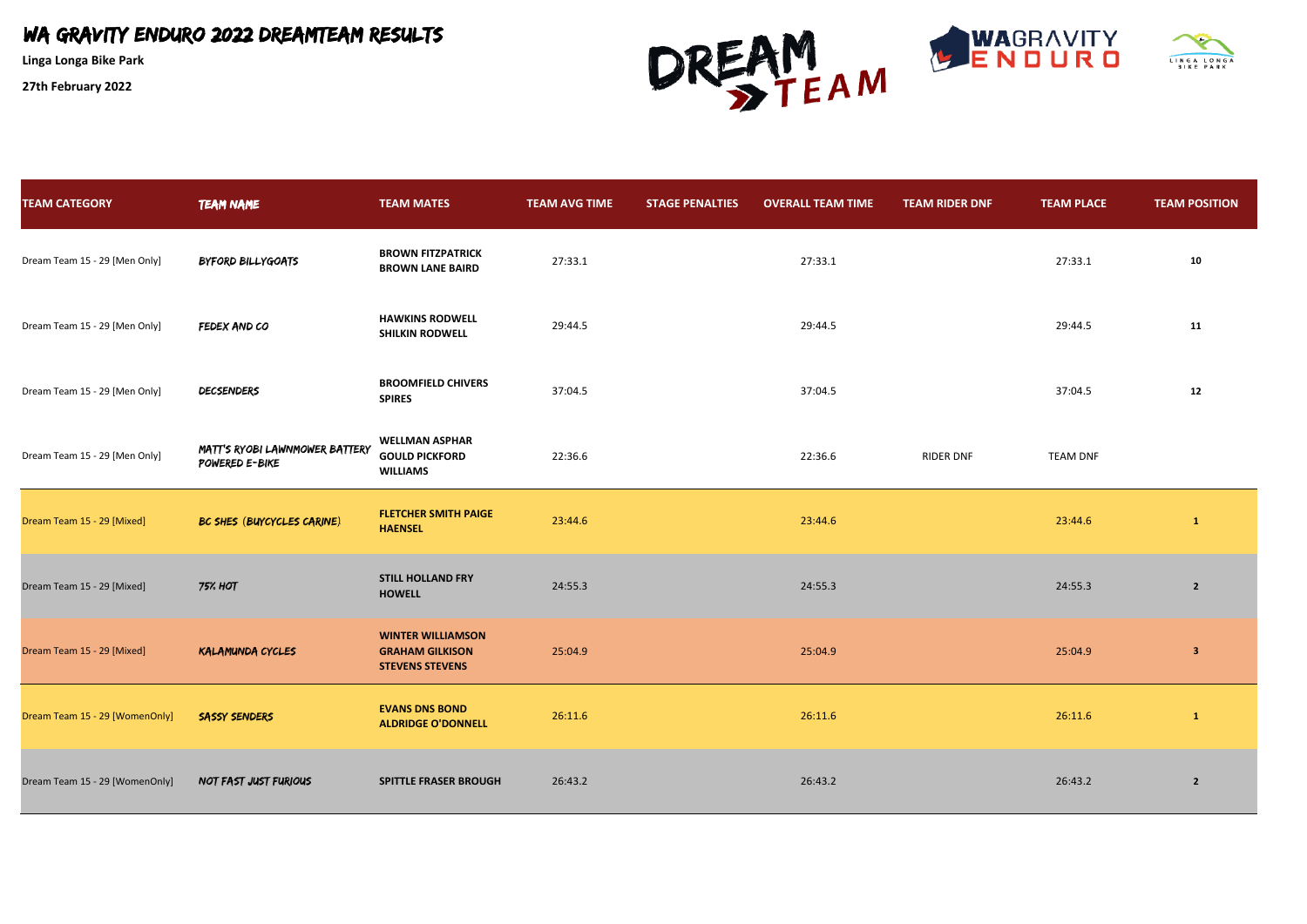**Linga Longa Bike Park**



| <b>TEAM CATEGORY</b>      | <b>TEAM NAME</b>          | <b>TEAM MATES</b>                                              | <b>TEAM AVG TIME</b> | <b>STAGE PENALTIES</b> | <b>OVERALL TEAM TIME</b> | <b>TEAM RIDER DNF</b> | <b>TEAM PLACE</b> | <b>TEAM POSITION</b>    |
|---------------------------|---------------------------|----------------------------------------------------------------|----------------------|------------------------|--------------------------|-----------------------|-------------------|-------------------------|
| Dream Team 30+ [Men Only] | THE THIRSTY DADS          | <b>DRUMMOND WATTS</b><br><b>DAVIS TREWENACK</b>                | 22:25.2              |                        | 22:25.2                  |                       | 22:25.2           | $\mathbf{1}$            |
| Dream Team 30+ [Men Only] | WET DREAM TEAM            | <b>BARKER FOSTER</b><br><b>BEAUMONT FERNANCE</b>               | 22:49.8              |                        | 22:49.8                  |                       | 22:49.8           | $\overline{2}$          |
| Dream Team 30+ [Men Only] | OTB BANDITS               | <b>VERSLUIS WOOD GOUGH</b><br><b>GARRETT</b>                   | 22:52.2              |                        | 22:52.2                  |                       | 22:52.2           | 3                       |
| Dream Team 30+ [Men Only] | THE BIONIC BIKERS         | <b>KOWALCHUK</b><br><b>MATTEEUSSEN</b><br><b>FORTHERINGHAM</b> | 23:16.4              |                        | 23:16.4                  |                       | 23:16.4           |                         |
| Dream Team 30+ [Men Only] | MADRADMTBUTBSUPERMEGATEAM | <b>HOCKNULL HOCKNULL</b><br><b>LEONARD SAWDON</b>              | 24:22.2              |                        | 24:22.2                  |                       | 24:22.2           | 5                       |
| Dream Team 30+ [Men Only] | HUCK YEAH                 | <b>MARTIN DIKIH FLAXMAN</b>                                    | 24:38.7              |                        | 24:38.7                  |                       | 24:38.7           | 6                       |
| Dream Team 30+ [Men Only] | MR DISSAPOINTMENT         | <b>STRAPPS MANTON PEYDO</b><br><b>SALTER CHRISTIAN</b>         | 24:39.3              |                        | 24:39.3                  |                       | 24:39.3           | $\overline{\mathbf{z}}$ |
| Dream Team 30+ [Men Only] | THE PINK FLAMINGOS        | <b>STEELE O'DONNELL</b><br><b>HANSEN BOND HANSEN</b>           | 24:40.6              |                        | 24:40.6                  |                       | 24:40.6           | 8                       |
| Dream Team 30+ [Men Only] | KALAMUNDA CYCLESI         | <b>WINTER HOLLINGBERY</b><br><b>BOYCE</b>                      | 26:30.9              |                        | 26:30.9                  |                       | 26:30.9           | 9                       |



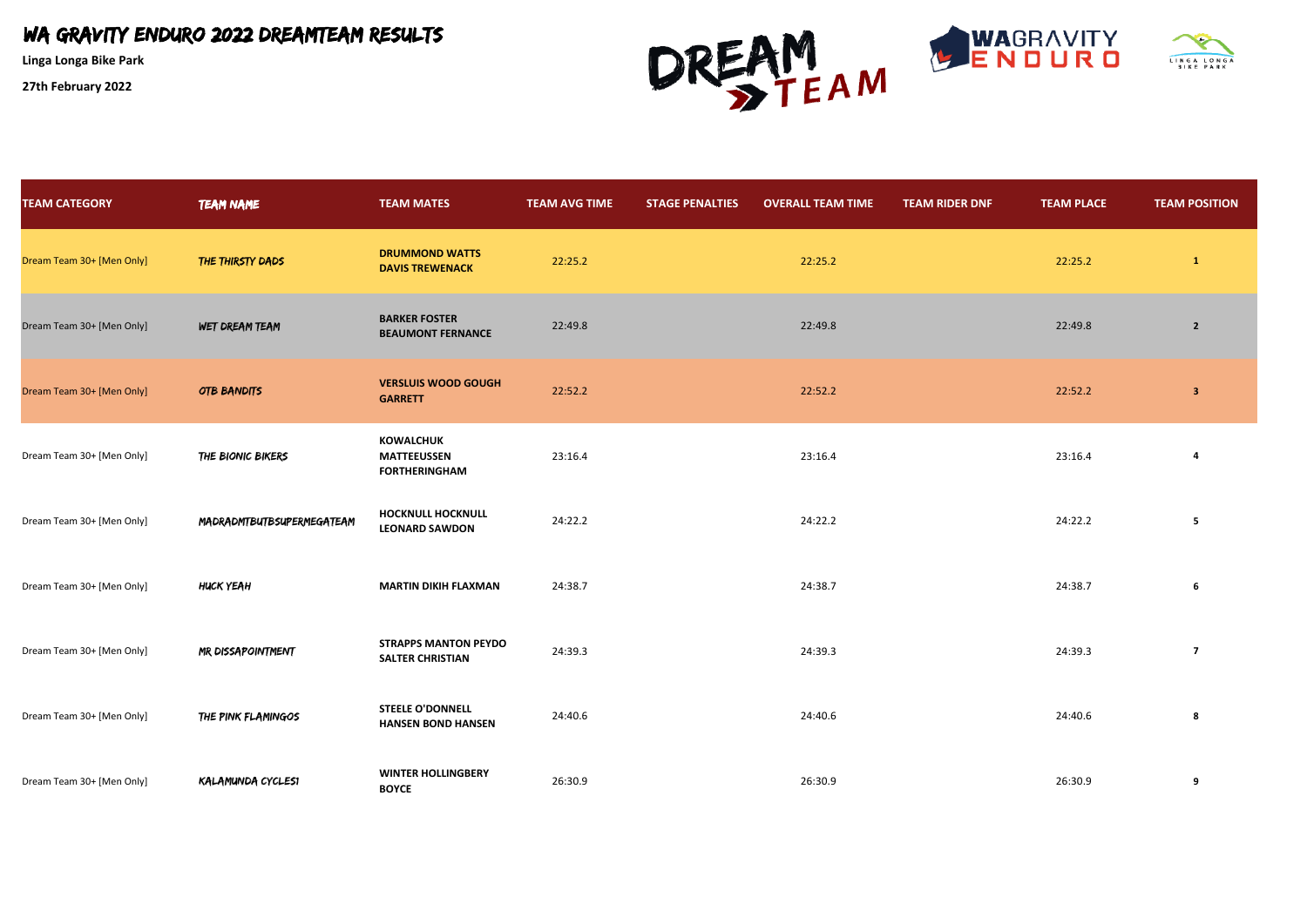**Linga Longa Bike Park**



| <b>TEAM CATEGORY</b>        | <b>TEAM NAME</b>      | <b>TEAM MATES</b>                                                        | <b>TEAM AVG TIME</b> | <b>STAGE PENALTIES</b> | <b>OVERALL TEAM TIME</b> | <b>TEAM RIDER DNF</b> | <b>TEAM PLACE</b> | <b>TEAM POSITION</b> |
|-----------------------------|-----------------------|--------------------------------------------------------------------------|----------------------|------------------------|--------------------------|-----------------------|-------------------|----------------------|
| Dream Team 30+ [Men Only]   | TEAM DAD BODS         | <b>JACKSON HOAR WALKER</b>                                               | 17:18.8              |                        | 17:18.8                  | <b>RIDER DNF</b>      | <b>TEAM DNF</b>   | 10                   |
| Dream Team 30+ [Mixed]      | <b>COAST BUSTERS</b>  | <b>MILLS RYAN RYAN</b>                                                   | 29:41.5              |                        | 29:41.5                  |                       | 29:41.5           | $\mathbf{1}$         |
| Dream Team 30+ [Women Only] | HUCK TO SPLAT         | <b>MCENTEE WALDRON</b><br><b>BURFORD</b>                                 | 24:08.8              |                        | 24:08.8                  |                       | 24:08.8           | -1                   |
| Dream Team 30+ [Women Only] | <b>DREAMERS</b>       | <b>ATTLEY PATRIQUIN REID</b>                                             | 31:39.9              |                        | 31:39.9                  |                       | 31:39.9           | $2^{\circ}$          |
| Dream Team U13 [Men Only]   | <b>KNUCKLEHEADS</b>   | <b>FORDE MULQUEEN LEGG</b><br><b>MURRAY</b>                              | 16:46.9              |                        | 16:46.9                  |                       | 16:46.9           | $\mathbf{1}$         |
| Dream Team U13 [Men Only]   | KALABUNGA             | <b>MULQUEEN MYERS</b><br><b>STATHAM WRIGHT</b>                           | 20:52.6              |                        | 20:52.6                  |                       | 20:52.6           | $\overline{2}$       |
| Dream Team U13 [Men Only]   | <b>KALA CREW</b>      | <b>BENNETT HOLLINGBERY</b><br><b>HOLLY GRAHAM</b><br><b>DRUMMOND</b>     | 22:58.7              |                        | 22:58.7                  |                       | 22:58.7           | $\mathbf{3}$         |
| Dream Team U15 [Men Only]   | <b>KALAMUNDA CREW</b> | <b>JOHNSON BOCHLTER</b><br><b>FALCONBRIDGE</b>                           | 21:45.2              |                        | 21:45.2                  |                       | 21:45.2           | $\mathbf{1}$         |
| Dream Team U15 [Men Only]   | <b>CHAINBREAKERS</b>  | <b>KUCKELKORN HENRY</b><br>SEISUN PILOT LITTLEJOHN<br><b>ENGLISH DNS</b> | 22:17.6              |                        | 22:17.6                  |                       | 22:17.6           | $\overline{2}$       |



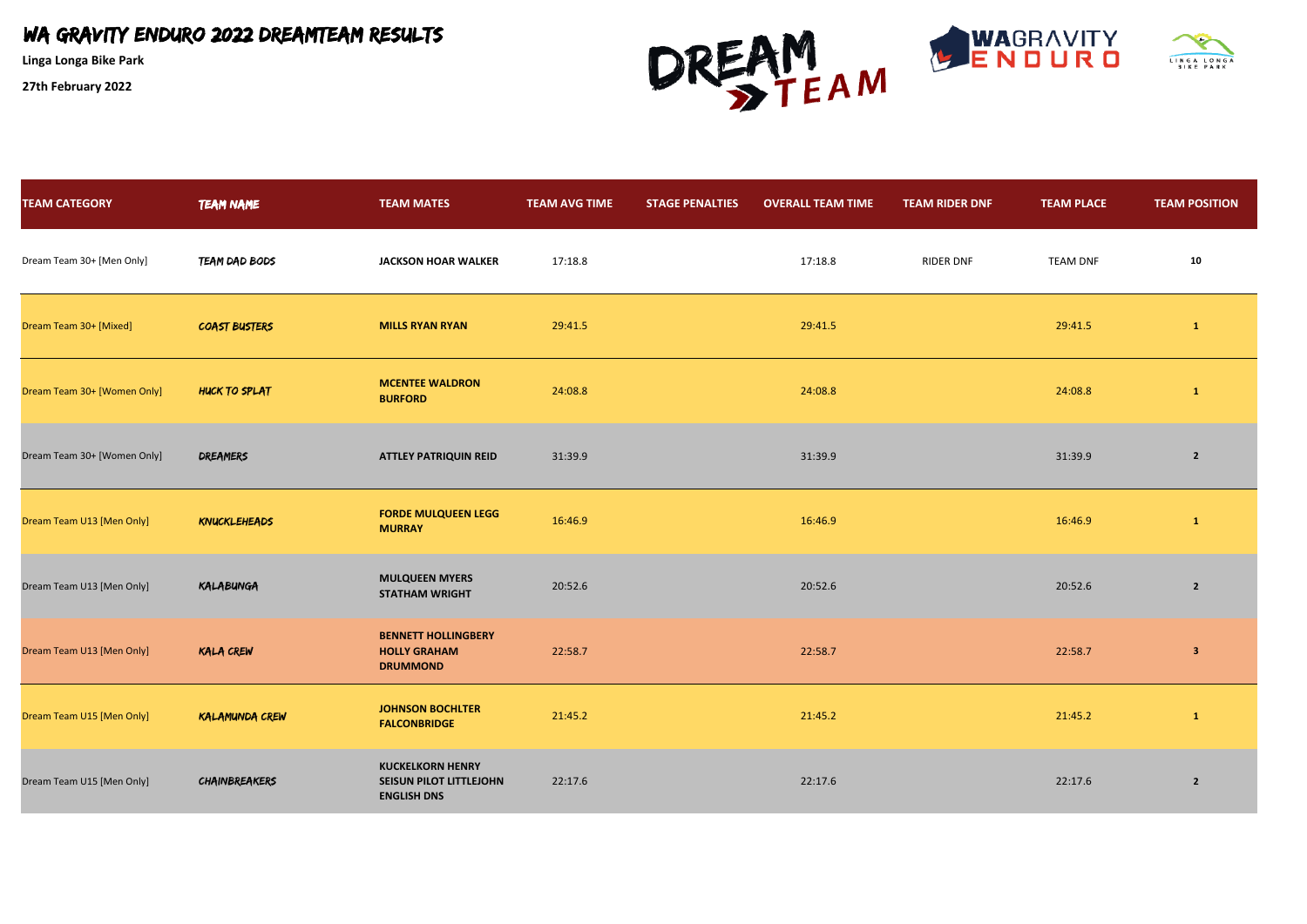**Linga Longa Bike Park**



| <b>TEAM CATEGORY</b>           | <b>TEAM NAME</b>       | <b>TEAM MATES</b>                                                     | <b>TEAM AVG TIME</b> | <b>STAGE PENALTIES</b> | <b>OVERALL TEAM TIME</b> | <b>TEAM RIDER DNF</b> | <b>TEAM PLACE</b> | <b>TEAM POSITION</b>    |
|--------------------------------|------------------------|-----------------------------------------------------------------------|----------------------|------------------------|--------------------------|-----------------------|-------------------|-------------------------|
| Dream Team U15 [Men Only]      | <b>ROOSTERS</b>        | <b>PALESKE TAYLOR PALESKE</b><br><b>BALDWIN</b>                       | 22:41.4              |                        | 22:41.4                  |                       | 22:41.4           | $\overline{\mathbf{3}}$ |
| Dream Team U15 [Women Only]    | THE MRORCA SENDERELLAS | <b>ROODHOUSE MCKENZIE</b><br><b>DINGEY</b>                            | 29:48.0              |                        | 29:48.0                  |                       | 29:48.0           | 1                       |
| E Team [Open]                  | DIRT DEVIL'S & ANGEL'S | <b>DANIEL FORDE</b><br><b>WILLCOCKS-DANIEL</b><br><b>FORDE</b>        | 26:52.1              |                        | 26:52.1                  |                       | 26:52.1           | $\mathbf{1}$            |
| <b>Easy Enduro Team [Open]</b> | THE PRETENDERS         | <b>STOWERS BLACKWOOD</b><br><b>LENDICH DURNIN</b>                     | 14:55.8              |                        | 14:55.8                  |                       | 14:55.8           | $\mathbf{1}$            |
| Easy Enduro Team [Open]        | THE B LINES            | <b>LA THANGUE PIETERS</b><br><b>MYERS MULQUEEN</b><br><b>WRIGHT</b>   | 17:14.8              |                        | 17:14.8                  |                       | 17:14.8           | $\overline{2}$          |
| <b>Easy Enduro Team [Open]</b> | CRASH TEST DUMMIES     | <b>TASSONE CHIANG</b><br><b>SUHERMAN CAMERON</b><br><b>CHRISTIANY</b> | 22:38.4              |                        | 22:38.4                  |                       | 22:38.4           | $\mathbf{3}$            |
| Easy Enduro Team [Open]        | TEAM B_RAD             | <b>BRADLEY BRADLEY</b><br><b>BRADLEY</b>                              | 22:50.4              |                        | 22:50.4                  |                       | 22:50.4           | 4                       |
| <b>Family Team [Open]</b>      | KILLER B'S             | <b>BENNETT BENNETT</b><br><b>BENNETT</b>                              | 21:18.6              |                        | 21:18.6                  |                       | 21:18.6           | $\mathbf{1}$            |
| Family Team [Open]             | ROCK AND ROLL RACING   | <b>WARDLE WARDLE</b><br><b>WARDLE</b>                                 | 22:47.3              |                        | 22:47.3                  |                       | 22:47.3           | $\overline{2}$          |